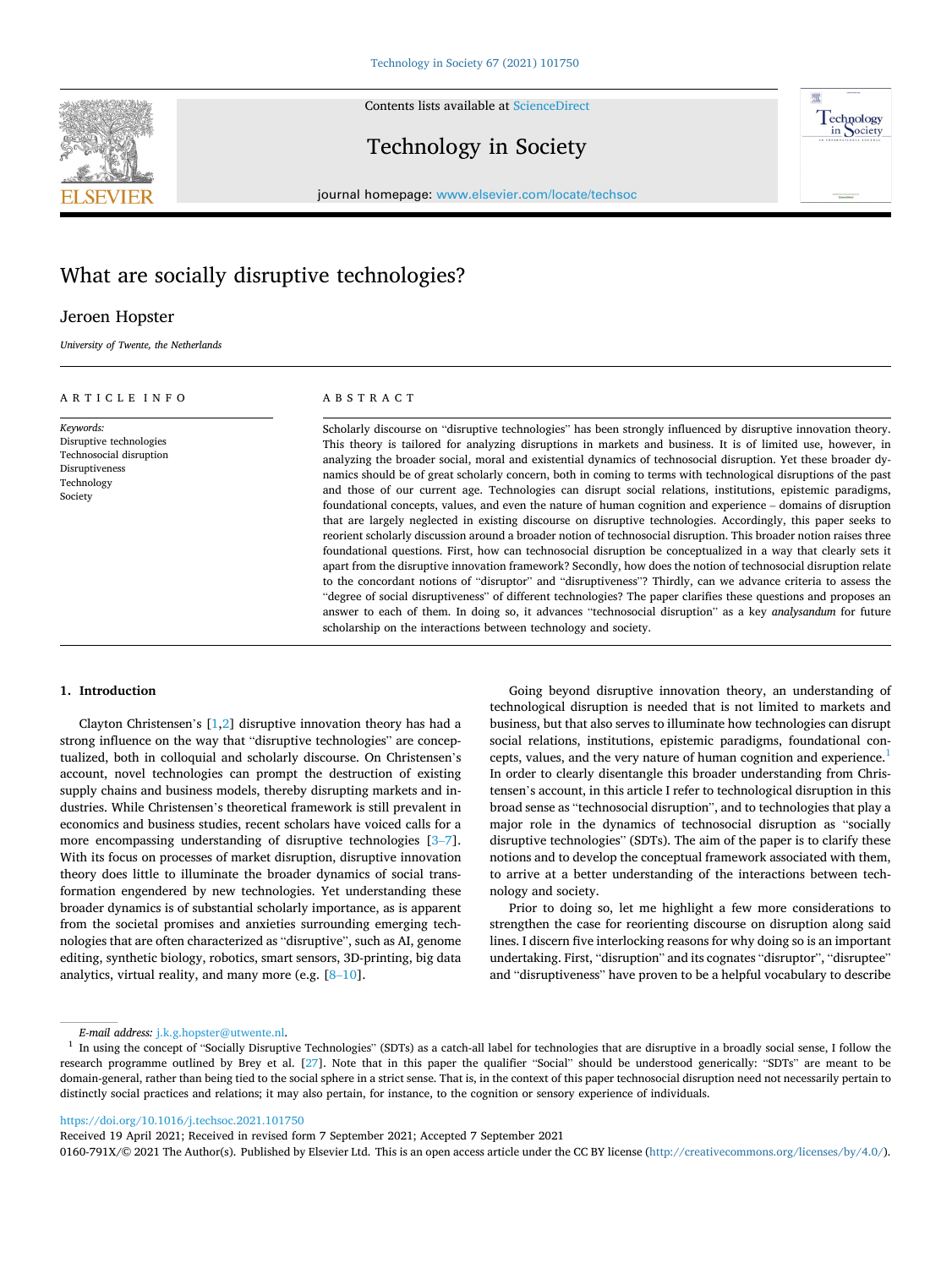and analyze the interactions between technology and society. This has been recognized by previous scholars  $[5,11]$  $[5,11]$  $[5,11]$  and is evidenced by the fact that colloquial discourse on technosocial disruption is becoming increasingly prevalent, suggesting a natural affinity between the language of disruption and attempts to conceptualize the interactions between technology and society. Secondly, these processes are high on the radar of ethicists as well as those of policymakers (e.g. [\[12](#page-7-0)], who often grapple with effective means of governance in the face of technosocial disruption. The societal relevance of the topic warrants scholarly engagement. Thirdly, extant discourse has clear limitations: Christensen's operationalization of disruptive technologies has several peculiarities, which do not easily mash with a more encompassing notion of SDTs (see section 2). Fourthly, as of yet this broader notion has not been singled out as a self-standing topic of scholarly analysis (see section [3](#page-2-0)). Plausibly, scholarly work on the topic has been inhibited by the omnipresence of disruptive innovation theory, which may have served as a limiting example and hampered efforts to theorize about technological disruption beyond the spheres of market and business. Fifthly, to the extent that scholars *have* engaged with the topic of technosocial disruption, they have not supplied it with clear conceptual foundations. The authors of a recent typology of disruption in the legal sphere even contend that what makes something disruptive "is never going to be precisely definable" [\[7\]](#page-6-0).

I argue to the contrary. Technosocial disruption may be a complex notion, but its multidimensionality and cross-disciplinary application should not discourage attempts to define it. Not only is it *possible* to come up with an integrative definition, but there is much to gain from doing so. An overarching notion of technosocial disruption can serve to unify scholarly understanding, bridging the dispersed analyses of technological disruption that have emerged in the wake of Christensen's theory (e. g. [\[3,6,7](#page-6-0)]. Furthermore, it can stimulate theoretical and conceptual progress, by generating an appropriate conceptual toolkit to analyze salient dynamics of technosocial change.

One might object that a conceptual focus on *disruption* is not strictly required to analyze these dynamics. They can also be analyzed in terms of the related notion of *transformation* [\[13,14](#page-7-0)], or perhaps by adopting a different vocabulary altogether. Be that as it may, I maintain that the defensive move of conceding all the "disruptive technology" terminology to disruptive innovation theory, while adopting an altogether different conceptual framework for disruptions beyond the domains of markets and business, is inadequate. As noted above, this concessive move is being put under pressure by colloquial discourse, in which disruptive technologies are commonly associated with exactly the kind of "technosocial disruptions" that this paper addresses, but that are peripheral to disruptive innovation theory. Therefore, the concession is likely to lead to confusion, as it results in the failure to articulate a conceptual framework that can vindicate colloquial appeals to technological disruption. Furthermore, it leaves us intellectually impoverished, as it results in a failure to develop and integrate existing discourses. For instance, it blocks the prospect of differentiating between the nuances of "technosocial transformation" on the one hand and "technosocial disruption" on the other (see section [4](#page-3-0)). Therefore, even if the conceptual toolkit of "disruption" is not the *only* means to conceptualize the dynamics of technosocial change, there is good reason to develop this toolkit nonetheless.

In terms of conceptual approach, two general pressures will affect the course of the ensuing analysis. On the one hand, I take it that a fruitful account of technosocial disruption should align fairly closely with colloquial discourse: the technical term should not stray too far from ordinary connotations of "technology" and "disruption". Capturing shared public opinion may not be the only *desideratum* when engineering scholarly concepts, but *if* a technical term can be brought in line with ordinary language and colloquial intuitions, then all the better for it. Arguably, this is precisely what Christensen has failed to do, thereby inhibiting the promise of his theory in coming to terms with processes of disruption in general [\[15](#page-7-0)]. On the other hand, a fruitful conceptualization of SDTs should be conducive to further theorizing, for instance by weeding out inconsistencies that may be present in colloquial accounts, and by explicitly positioning itself in relation to existing theoretical frameworks.

I proceed as follows. Section 2 provides an overview of how disruptive technologies are commonly understood, and how the concept has been developed in the context of disruptive innovation theory. Section [3](#page-2-0) points to shortcomings of this framework and its successors, highlighting important dimensions of technosocial disruption that are not captured by existing theories. Section [4](#page-3-0) prepares the conceptual groundwork for a broader notion of "technosocial disruption", thereby clarifying the relation between "disruption", "transformation" and "change". Section [5](#page-5-0) outlines seven key criteria for assessing the degree of a technology's "social disruptiveness". Section [6](#page-6-0) concludes by stressing the promise of further research on SDTs.

## **2. Etymological and theoretical roots: disruptive technologies and disruptive innovation theory**

The term "disruption" has its roots in the Latin verb *disrumpere*, which was originally used as a medical term, referring to the process of breaking (*rumpere*) apart (*dis*). In classifying wounds of different kinds, the 16th century surgeon Thomas Gale, who authored the first book on surgery in English, made mention of "a wounde disrupted or broken", as distinct from a mere cut [[16\]](#page-7-0); p. 100). The semantic field widened in the centuries thereafter, taking on ecclesiastical connotations among others: "The Great Disruption" of 1843 was a landmark event in Scottish church history. It was not until halfway the 20th century, however, that "disrupt" and "disruption" became part of the daily lexicon. Google Ngram reveals that mention of disruption and its cognates became common in written works during the postwar decades. The concept of "disruptive technology" was very rarely used up until the 1990s, when Christensen popularized the term.

In the wake of Christensen's influential theorizing, definitions of disruption have bifurcated into a colloquial and a technical counterpart. On dictionary definitions, the meaning of the verb "to disrupt" can be spelled out as follows:

- *To prevent something, especially a system, process, or event, from continuing as usual or as expected* (Cambridge dictionary);
- *To break apart; to throw into disorder; to interrupt the normal course or unity of; to cause upheaval in* (Merriam-Webster dictionary).

Hence, in common parlance disruption is strongly associated with disturbance, disorder, turmoil and destruction. As such, disruptive processes are often negatively evaluated. A further feature that has been pointed out is that disruptions are typically prompted by external stimuli [[12\]](#page-7-0). Disruptive change does not come from within the system but is forced upon it.

The technical notion of disruption, as advanced by Christensen, diverges from this colloquial concept in several respects. First, it does so by being theory-laden: disruption, on a technical understanding, is strongly associated with disruptive innovation theory. Secondly, its application is restricted to the domains of market and business. Thirdly, disruption *sensu* Christensen has developed a decidedly positive connotation [[4](#page-6-0)]. In contemporary business circles – and especially among Big Tech companies – disruptive technologies, and the associated notion of "creative destruction" [\[17](#page-7-0)], are hailed as aspirations. For instance, up until 2014 "move fast and break things" was the internal motto used by Facebook, reflected in its drive to overturn antiquated business models, as well as social and legal norms [\[12](#page-7-0)].

The roots of Christensen's use of the term disruption go back to his PhD-thesis (1992) [\[45](#page-7-0)], but in his writings over the subsequent two decades he has further developed, refined and somewhat altered his terminology. This happened partly in response to criticisms that his terminology was insufficiently precise, inconsistent, and invited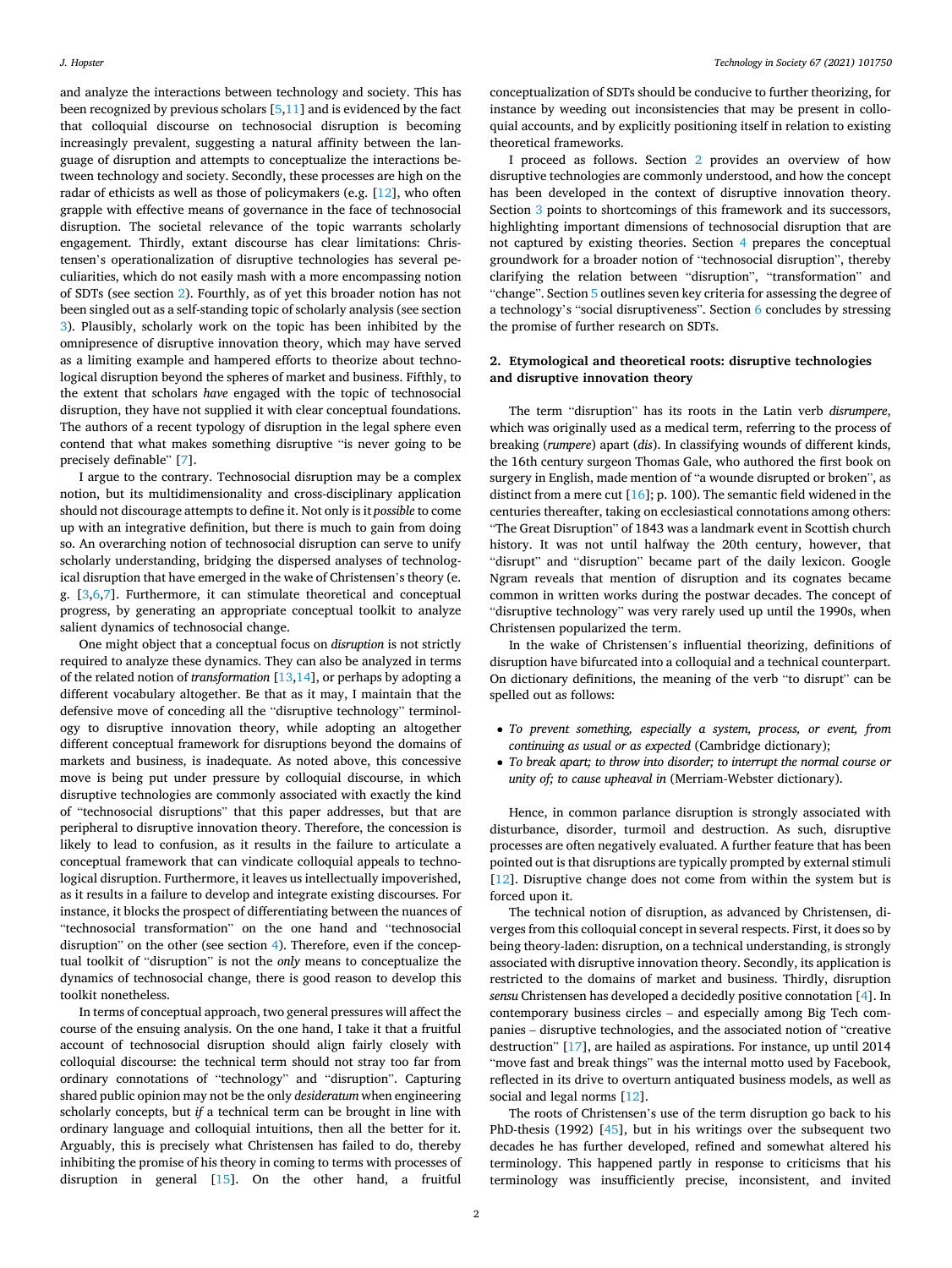<span id="page-2-0"></span>

|                    | <b>Sustaining technologies / innovations</b>                                                                                                                                                                                                                                                                              | Disruptive technologies / innovations                                                                                                                              |
|--------------------|---------------------------------------------------------------------------------------------------------------------------------------------------------------------------------------------------------------------------------------------------------------------------------------------------------------------------|--------------------------------------------------------------------------------------------------------------------------------------------------------------------|
| <b>Description</b> | Innovations that sustain a historical trajectory of performance                                                                                                                                                                                                                                                           | Innovations that create an entirely new market through the                                                                                                         |
|                    | improvement, aligning with what customers in mainstream                                                                                                                                                                                                                                                                   | introduction of a new kind of product or service, which is                                                                                                         |
|                    | markets already value.                                                                                                                                                                                                                                                                                                    | initially judged to be worse on the basis of the performance                                                                                                       |
|                    |                                                                                                                                                                                                                                                                                                                           | metrics that mainstream customers value.                                                                                                                           |
| <b>Examples</b>    | The first automobiles did not disrupt the market of<br>٠<br>horse drawn vehicles in the late 19 <sup>th</sup> century. Instead,<br>they were a sustaining innovation in<br>luxury<br>transportation.<br>Uber established a position in the mainstream taxi<br>$\bullet$<br>market by improving on existing taxi services. | Amazon.com has been disruptive with respect to the<br>business model of traditional bookstores.<br>Google has been disruptive with respect to the<br>Yellow Pages. |

**Fig. 1.** The distinction between disruptive and sustaining technologies according to Christensen's disruptive innovation theory. Examples i.a. from [[2,](#page-6-0)[22\]](#page-7-0).

confusion [[15,](#page-7-0)18–[20\]](#page-7-0). At a conceptual level, the most consequential change in Christensen's work has been a shift from his initial emphasis on disruptive *technology* to a later emphasis on disruptive *innovation* [[2](#page-6-0), [5](#page-6-0)]. While the latter concept better captures Christensen's theoretical focus, the original concept  $[21]$  $[21]$  has – somewhat unfortunately – stuck with many commentators.

Christensen contrasts disruptive technologies with sustaining technologies (see Fig. 1). Sustaining technologies, *sensu* Christensen, derive their market-success from incrementally improving attributes of products or services that customers already value. Disruptive technologies, by contrast, introduce new attributes that initially appeal only to a fringe market, but are eventually key to its success. This is the counterintuitive thesis at the core of Christensen's theory: disruptive innovations do not start with introducing better products in existing markets. By contrast, existing customers initially judge the products of disruptive market entrants to be *worse*. But while incumbent firms focus on serving preexisting consumer needs, new entrants can quickly capture a large market share by serving needs that did not previously exist. Subsequently, this allows successful new entrants to challenge incumbents, typically by offering products that are cheaper, simpler, smaller and more convenient to use. Christensen's example of choice is the evolution of the floppy disk. Although not initially delivering superior performance, small floppy disks acquired an increasing market share and eventually exceeded the demands of the original market [[21\]](#page-7-0). What counts as a disruptive innovation, then, is relative to the historical trajectory of a given product, market, or business context: the fact that a new service or product is an initial outlier is part of what makes its subsequent success disruptive.

Two observations about Christensen's account and his influence on scholarly discourse are particularly relevant for present purposes. First, on Christensen's understanding, disruption should be understood in a rather restricted sense. The criteria to be classified as a disruptor *sensu*  Christensen are stringent, and often conflict with ordinary uses of term. For instance, colloquial ascriptions notwithstanding, Christensen et al. [[22\]](#page-7-0) explicitly argue that the influence of Uber on the taxi market does *not* qualify as a genuinely disruptive technology, since the services Uber provides are largely consonant with those of the traditional taxi business (but see [[23\]](#page-7-0)). Secondly, it is clear that even though Christensen made the first claim to the concept of "disruptive technology", the theoretical toolkit he provides is not specifically tailored for articulating this notion beyond the domains of market and business. To come to terms with the broader dynamics of technosocial disruption a different theoretical framework is called for.

## **3. Towards a broader account of disruptive technologies**

Various phenomena that are colloquially described as instances of technological disruption are not designated as such by disruptive innovation theory, since they do not pertain to disruptions of markets and industries, but to other domains of human existence and social life. Consider the emerging practice of teleworking enabled by video

conferencing software, the new ways in which people maintain friendships in the online sphere, or the changing styles of political communication afforded by social media [[24\]](#page-7-0). What is disrupted, here, are not merely products or services, but daily human routines and basic social and political practices. Accordingly, dissatisfied with its limitations of scope, a few theorists have sought to extend the notion of disruptive technology beyond the confines of Christensen's work, specifically by looking at disruptions in the digital sphere.

Some of the broader dynamics of technosocial disruption – specifically those that pertain to the legal sphere – are addressed by Liu et al. [[7](#page-6-0)], who present a two-phase model for understanding the legal disruption precipitated by AI. The first phase is constituted by what they call the "disruptive moment", which comes about when technologies generate, reveal or unlock new affordances, when such affordances are acted upon, and when the resulting behaviour is deemed a legal problem or hazard. The second phase involves the ensuing process of legal development, displacement, or destruction. For instance, with regard to legal development, AI might generate legal gaps that require new legal rules; it might lead to legal uncertainty; it might lead to existing laws having a wrong scope of application; or it might lead to obsolescence of existing legal provisions (idem, p. 104; see also [\[25](#page-7-0)]. The authors offer a rich conceptual framework for analysing legal disruption as a standalone phenomenon. However, their account does not provide much clarification of the concept of disruption itself, which the authors take to be too fuzzy and context-dependent to be analysable.

The most comprehensive account of technosocial disruption to date is formulated by Schuelke-Leech [\[3\]](#page-6-0). Schuelke-Leech ties her work to disruptive innovation theory by distinguishing between two levels of technological disruption. A first-order disruption is a localized change within a market or industry – disruption in Christensen's sense. Second-order disruptions affect a much broader range of societal norms and operations, including social relationships, organizational structures, institutions, public policies and the physical environment. Schuelke-Leech (p. 270) outlines four characteristics of technologies that qualify as second-order disruptive:

- 1. [They] are non-localized, dynamic developments of fundamental technologies, often combining numerous individual technologies;
- 2. [They] have wide-spread applications in different industries;
- 3. [They] restructure, reorganize, disrupt current social and institutional norms and standards, operations, production, trends, not limited to a particular market or industry;
- 4. [They] do not drive economy-wide growth (…), [but] may combine resulting in a Kondratieff long wave.

One of the virtues of Schuelke-Leech's analysis that it clearly positions itself in relation to the earlier work of Christensen, as well as that of Schumpeter [\[17](#page-7-0)], who coined the term "Kondratieff long wave" (see also [[26\]](#page-7-0). Yet her account still overlooks some of the most interesting – and understudied – aspects of technosocial change: the way in which technologies disrupt human knowledge and cognition, moral norms and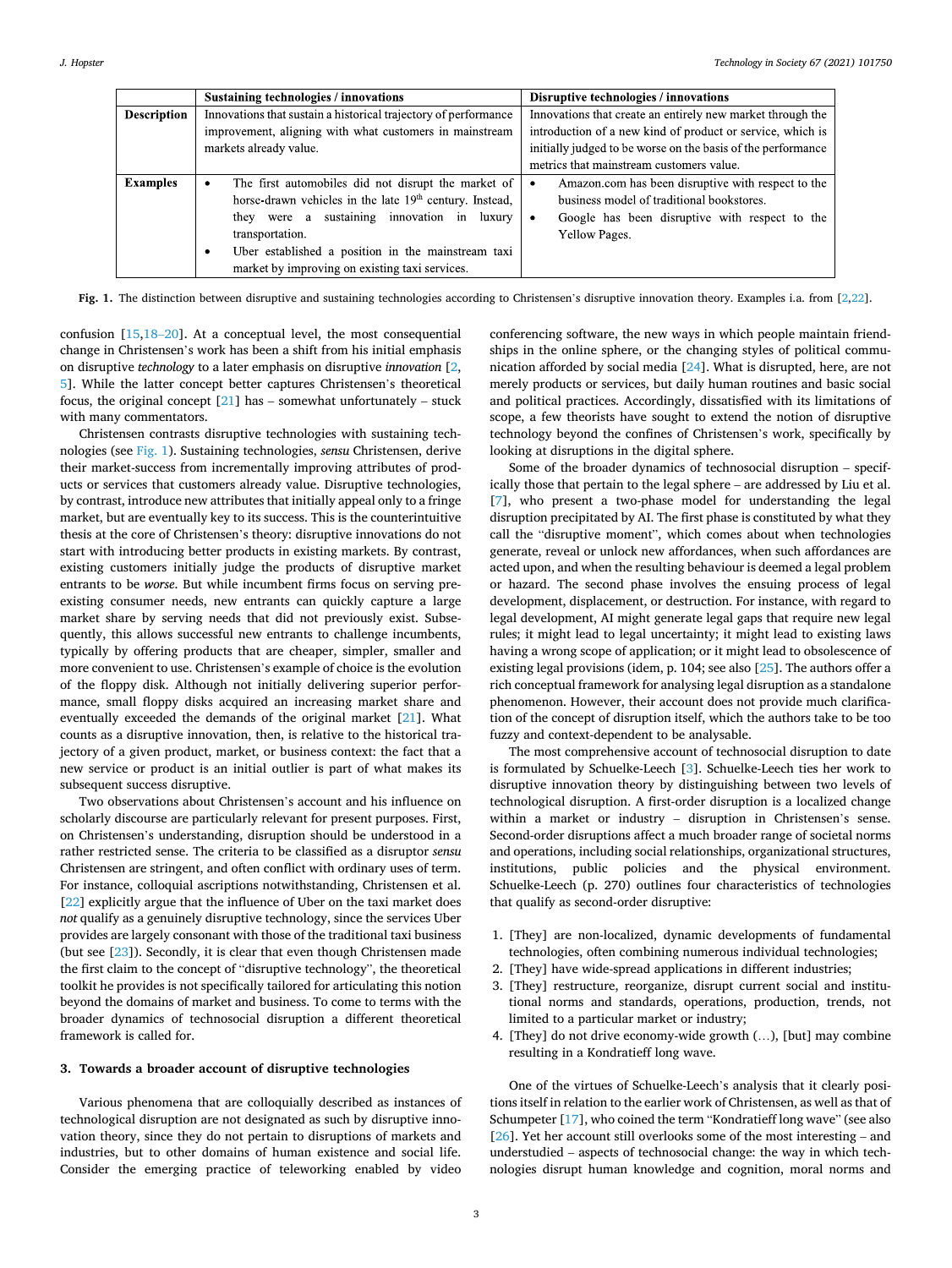<span id="page-3-0"></span>values, as well as fundamental concepts and categories of thought [\[27](#page-7-0)].

Emerging technologies have a potential to disrupt human nature, social life, and nature itself at a fundamental level. "Deep technologies" reach down into the very nature of things to refigure them for human purposes [\[47,48](#page-7-0)]. Established natural boundaries and entrenched social categories are thereby challenged. This is not altogether new: technology has also exerted such pressures in the past. Writing, for instance, has changed how we think; the printing press marked a new era in human's cognitive evolution. Yet the variety of currently emerging deep technologies certainly makes deep disruptions, which put into question what were previously held as "fixed points" about human nature, human society, and the natural world, a topic of specific current concern. Synthethic biology allows for the creation of organisms that, for the first time in billions of years, have not been created through Darwinian evolution but human intelligence. Neurotechnology implants hold promise to fundamentally alter modes of experience and cognition, while AI is challenging various epistemic practices. And just like technologies can change our epistemic outlook, they can also change moral norms, values, identities and agency (e.g. [[30,31](#page-7-0)]).

Or consider the disruption of fundamental categories and concepts of thought. The dichotomy between being "dead" and "alive" comprises a fundamental distinction along such lines, which was put under pressure by the mechanical ventilator [32–[34\]](#page-7-0) - just like the distinction between "surviving" and "extinct" is currently being put under pressure by de-extinction technologies. Gene-technology creates hybrid "monsters" that cross settled basic ontological boundaries (e.g. [\[35](#page-7-0)] and force us to rethink our classifications. AI and machine learning technologies put pressure on fundamental concepts, such as human agency, personhood, autonomy and creativity. Socially constructed kinds, including human identities and human nature, are being challenged by technologies. This foundational aspect of technosocial disruption is also one of its least studied aspects.

Disruption, here, manifests itself in the overturning of stably entrenched norms, practices, as well as concepts. These examples of technosocial disruption go much deeper than both Christensen and more recent theorists of disruption have allowed for. Yet a good case can be made that deep disruptions, which instigate processes of fundamentally remaking our society and ourselves, should take center stage in future scholarship, especially since deep disruptions raise issues that ethicists are grappling with and that are of clear societal importance. Arguably, interest in these disruptions should be all the greater because of the foundational theoretical challenges SDTs provoke, and their challenge to extant methods and approaches for analyzing the interplay between technology and society [\[27](#page-7-0)]. Disruptive technologies make us lose our normative, theoretical and conceptual bearings. They generate theoretical uncertainty, similar to what Gardiner [\[36](#page-7-0)] describes as the "theoretical storm" that haunts the ethics of climate change. Even our best moral theories face severe difficulties conceptualizing basic issues regarding the problems of long-term climate change. Similarly, even our best theories in the philosophy and ethics of technology have trouble to come to terms with SDTs.

Consider, once more, processes of conceptual disruption. Several currently emerging technologies challenge basic concepts of ethical and philosophical discourse, such as "autonomy", "agency", "identity" and "reality". They put pressure on dichotomies like "natural vs. artificial", "self vs. other", "organism vs. artefact". These concepts and dichotomies, in turn, are deeply engrained in ethical and philosophical discourse. Reassessing their meaning in the face of technological pressures involves a reassessment of basic building blocks of ethical theorizing, and indeed, of human sense-making and self-understanding. Analyzing these "deep disruptions" transcends previous work on disruptive technologies. Furthermore, it calls for renewed analysis of the notion of disruption itself. How to conceptualize the phenomenon of disruption, in a way that is conducive to further theorizing in this field?

## **4. Socially disruptive technologies: A new conceptual framework**

As Schuelke-Leech [\[3\]](#page-6-0) points out, one of the challenges in conceptualizing disruptive technologies is to pinpoint where the disruption really begins. Novel techniques, procedures, artifacts and applications might instigate a process of disruption, but so might new ideas or societal challenges. Consider the most prominent socially disruptive event of the recent past: the Covid-19 pandemic. Here social disruption was not instigated by new technologies, but by a pandemic. Much of the societal response to this social disruption, however, has been strongly technology-driven, including the search for medical treatment and vaccines, the introduction of contact tracing apps and the widespread adoption of video-conferencing software to facilitate online collaboration [\[12](#page-7-0)]. Indeed, the pandemic has initiated a global experiment in smart living [[37\]](#page-7-0). Even in disruptive processes that were not initially triggered by technologies, SDTs might nonetheless play an important part in the subsequent dynamics. Indeed, the dynamics between technology and society are typically tightly interwoven when it comes to processes of disruption. Causal schemas which strictly distinguish between technological and non-technological agents may be of limited use. Instead, the entangled sociotechnical dynamics should be the core focus of interest.

A first conceptual lesson, then, is that technosocial disruption is a contextual notion. Not only is it bound to sociohistorical contexts, but also to specific industries, business sectors, and groups in society. A technology might be disruptive for some, but not for others. Smart organs-on-a-chip may positively disrupt the lives of vulnerable health groups, whereas they do not provide any specific support to the population at large. Advanced battery storage technologies may serve to relieve power shortages in the Global South, which do not exist in the Global North.

Additionally, note that disruption is never intrinsic to the technology itself. Instead, it depends on the complex interplay between a technology and a given social context. That said, the disruptiveness of archetypical SDTs will typically be invariant to a great many of social contexts. Consider deepfakes, health care robots or artificial meat. In communities of many kinds these emerging technologies are likely to engender noticeable social disruptions. Their disruptive potential manifests itself in conditions that are fairly basic to society and entrenched in social structures.

#### *4.1. Disruptors and disruptees*

Adopting Christensen's terminology, processes of disruption involve both a "disruptor" and a "disruptee". Mindful of this distinction, note that there is a subtle difference between the notions "disruptive technologies" and "technological disruption". The former notion foregrounds technology as the driver of disruption, whereas the latter notion leaves open whether technology acts as a disruptor or is being disrupted. For apart from being agents of disruption, technologies can also be disrupted themselves: new technologies can overtake existing ones, change fields of industry and engineering, converge with related – or unrelated – technologies, transform into general purpose technologies, and make existing artifacts, procedures, and applications obsolete.

Paradigmatic SDTs bring along disruptions at the level of technology *as well as* society. Nuclear technology is an example here: its deployment of techniques for the fission of atomic nuclei led to an entirely new field of engineering, but the emergence of nuclear technology also had a transformative impact on warfare and international politics. In principle, however, technosocial disruption may have a pronounced social component, while only barely influencing existing fields of technology and industry. Carlsen et al. [[11](#page-7-0)] give the development of airplanes as an example. Energy efficient airliners, incrementally improving in capacity, speed, and cost-efficiency, have given rise to major changes in society. The techniques of industrial production, however, did not involve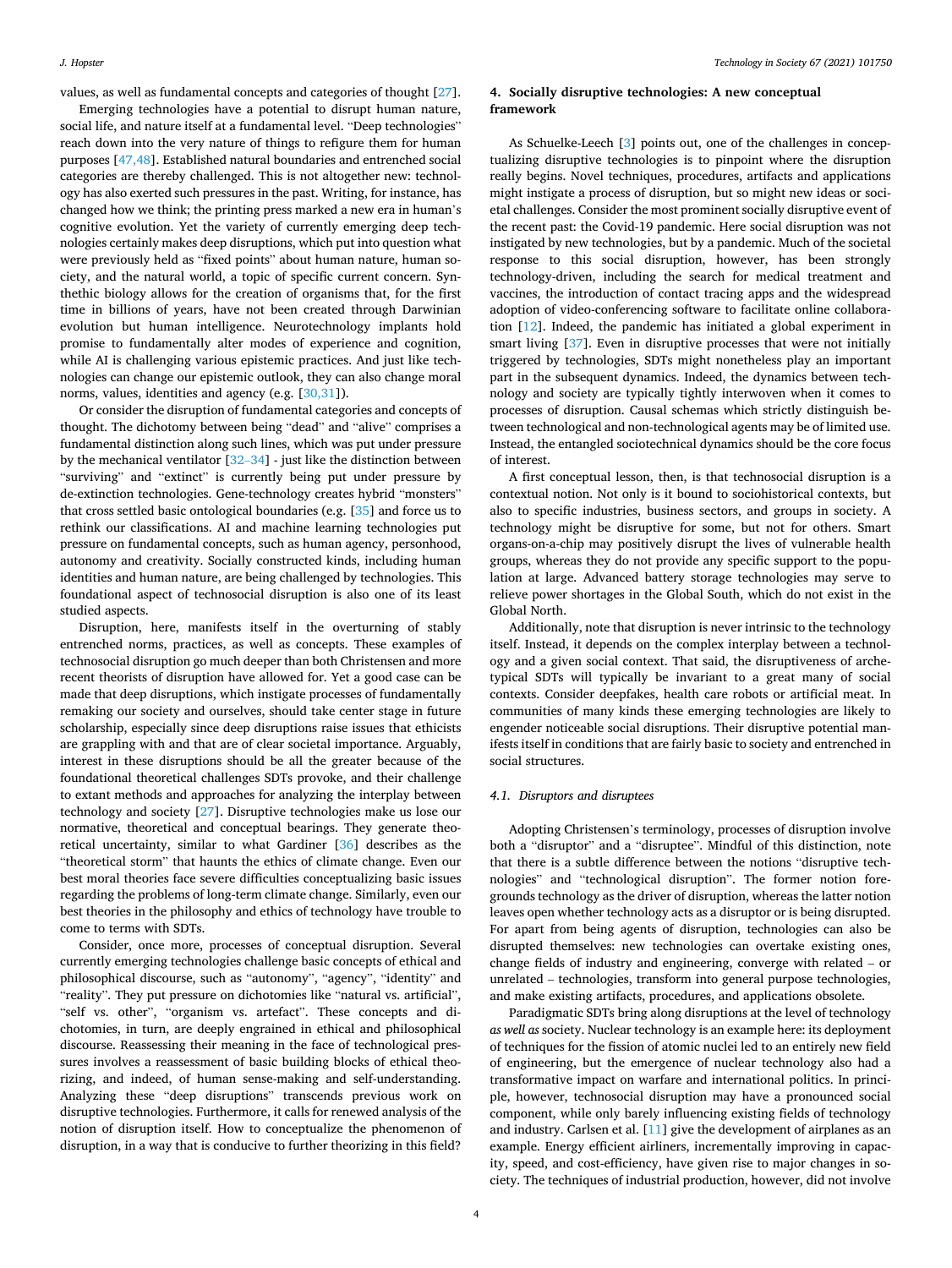any radical alterations, but evolved along a path of incremental technological improvement.

Conversely, technological disruption can also occur mostly the level of industry, while having only moderate social implications. Carlsen et al. [\[11](#page-7-0)] present anti-lock brakes and the self-supporting body in the automobile industry as an example. Their development in the 1970s involved radical technology changes to the automobile industry, but did not lead to a corresponding change in user experience or have substantial societal implications.

#### *4.2. Disruption, transformation, innovation and revolution*

Disruption and transformation can be regarded as modalities of change. While all processes of social disruption involve dramatic social change (cf. [[38\]](#page-7-0), not all processes of social change are equally disruptive. Social transformations are typically regarded as structural and systemic, affecting foundational structures of society. Their formative nature implies that transformations cannot easily be reversed or be made undone, as Gruetzemacher and Whittlestone [\[13](#page-7-0)] underscore: transformation engenders irreversibility. Contrasted with the notion of transformation, the notion of disruption foregrounds the reactive mode in the face of change. Disruptions are more likely to be rapid, unanticipated, causing rupture and uncertainty. Rather than a change of form, it describes a mode of change in which the form is not yet settled (cf [\[34](#page-7-0)].

The relation between disruption and transformation may be operationalized in context-specific ways. For instance, in the context of organizational transitions, Suarez and Oliva [\[39](#page-7-0)] outline a typology of environmental change, where disruptive change has the specific attributes of being infrequent, developing gradually and having high intensity effects (see also [[40\]](#page-7-0). As discussed, the qualifier "disruptive" is also frequently used to describe processes of innovation. "Innovation" and "technology" are distinct concepts, however, and there are good reasons to dissociate them [\[41](#page-7-0)]. For instance, innovation discourse has the process level as its point of departure, whereas technology discourse is tilted towards the product level. This provides further reason to analyze the nature of disruptive technologies beyond the bounds of disruptive innovation theory. It also suggests a tension in the concept of "disruptive technology", understood as a process-qualification attributed to a product-notion.

Another mode of change with which disruption may be contrasted is that of revolution. In his recent work on moral revolutions, Baker [\[42](#page-7-0)] underscores the elements of intentionality, agency, and activism that underly moral revolutions. Moral disruptions, by contrast, need not be intentionally driven. To complicate matters, technologies do often play a prominent role in radical social change, including revolutionary changes driven by social activism [[46\]](#page-7-0). To the extent that an autonomous dynamic of technological forces is regarded as a key driver of radical social change, this is naturally couched in terms of social disruption. If goal-intended human agency is the main driver of radical change, it is naturally couched in terms of revolution.

#### *4.3. Disruptors good and bad*

As noted, on Christensen's understanding disruption is hailed as an aspiration of incumbent firms: market disruption has decidedly positive connotations. By contrast, in its recent legislative proposal for an Artificial Intelligence Act [\[43](#page-7-0)], the European Commission uses the term "disruption" to refer to societal risks that warrant caution. The valence of technosocial disruption, it appears, is context-bound. There is no conceptual constraint on whether technosocial disruption should be evaluated in positive or negative terms. Technosocial disruption may either be regarded as desirable or undesirable – and depending on context, its evaluation might also be mixed or changeable. For as said, different groups can be affected by SDTs, both in space and time.

The 'goodness' of market disruptions is prudential, rather than moral. In fact, market disruptions are not typically evaluated in moral

terms. Technosocial disruptions, by contrast, often invite ethical reflection. This has to do, in part, with the foundational nature of technosocial disruption: if technologies touch upon the very essence of politics, social life, human experience and human nature, then ethical reflection is called for. Moreover, technosocial disruptions may come along with an unequal distribution of costs, benefits, and risks, thereby raising issues of justice. These unequal divisions typically befall on specific groups, creating a schism, for instance, between young and old, healthy and ill, rich and poor, employed and unemployed, lowly and highly skilled, and current and future generations.

#### *4.4. Disruption and disruptiveness*

SDTs can be identified either on the basis of their *potential* or their *actual* impact. Naturally, SDTs that have been operative in history can be pinpointed with greater confidence than currently emerging disruptive technologies. How socially disruptive the dynamics of currently emerging technologies will turn out to be is difficult to predict. Foresight analysis may accidently serve to hype the potential of certain SDTs, while the potential of others is overlooked. That said, technologies of which the disruptive potential has not yet been actualized should not be excluded from a definition of SDTs. Doing so would make an analysis of SDTs a merely historical exercise, with limited relevance for understanding present-day societal dynamics.

The distinction between actual and potential impact is mirrored in uses of the terms *disruption* and *disruptiveness*. When speaking of the social disruption of a given technology, we denote an actual change the technology has made in a given social constellation. Social disruption can be understood as the breaking down of a stable societal equilibrium or entrenched state-of-affairs, for instance with regard to social norms and institutions, or with regard to concepts, values, practices and relations. But when speaking of the social disruptiveness of a given technology, we typically refer to the technology's *potential* to disrupt. Analyzing this potential can be a useful tool for theorizing, especially in reflecting on emerging technologies of which the disruptive potential can be estimated, but which have not left historical traces that allow for an assessment of their concrete impact. For purposes of ethically assessing emerging technologies, therefore, it may be most fruitful to focus on the concept of disruptiveness.

## *4.5. SDTs versus SSTs*

As said, the actual disruption of a technology might be understood in terms of a historical status quo, a stable developmental trajectory, or an equilibrium regarding a society's social and normative structure, which technosocial dynamics serve to upset. An apparent counterexample to this characterization comes from technologies which have a major influence on society, but simultaneously serve to sustain, rather than disrupt, an existing status quo. Consider green energy technologies. *Prima facie*, these constitute a plausible candidate to be designated as SDTs. However, the societal influence they exert is in an important sense that of *sustaining* existing practices, rather than disrupting them. After all, green energy technologies facilitate a continuation of living energyintensive lifestyles, and of doing so without substantially altering the global carbon cycle. But if green energy technologies serve to sustain the status quo, then how can they be designated as SDTs?

The answer to this puzzle is that the status quo alluded to is a contextual notion. SDTs do not serve to disrupt each and every stable societal constellation. To the contrary, for each SDT there will inevitably be certain practices that it serves to sustain. But this does not preclude the qualification of a technology as SDT, as long as there is *some*  important equilibrium that its dynamics serve to alter. Consider that another status quo of human societies, at least since the Industrial Revolution, has been to generate energy from non-renewable resources. This is a status quo that green energy technologies do serve to upset, fueling the intuition that they should be classified as SDT.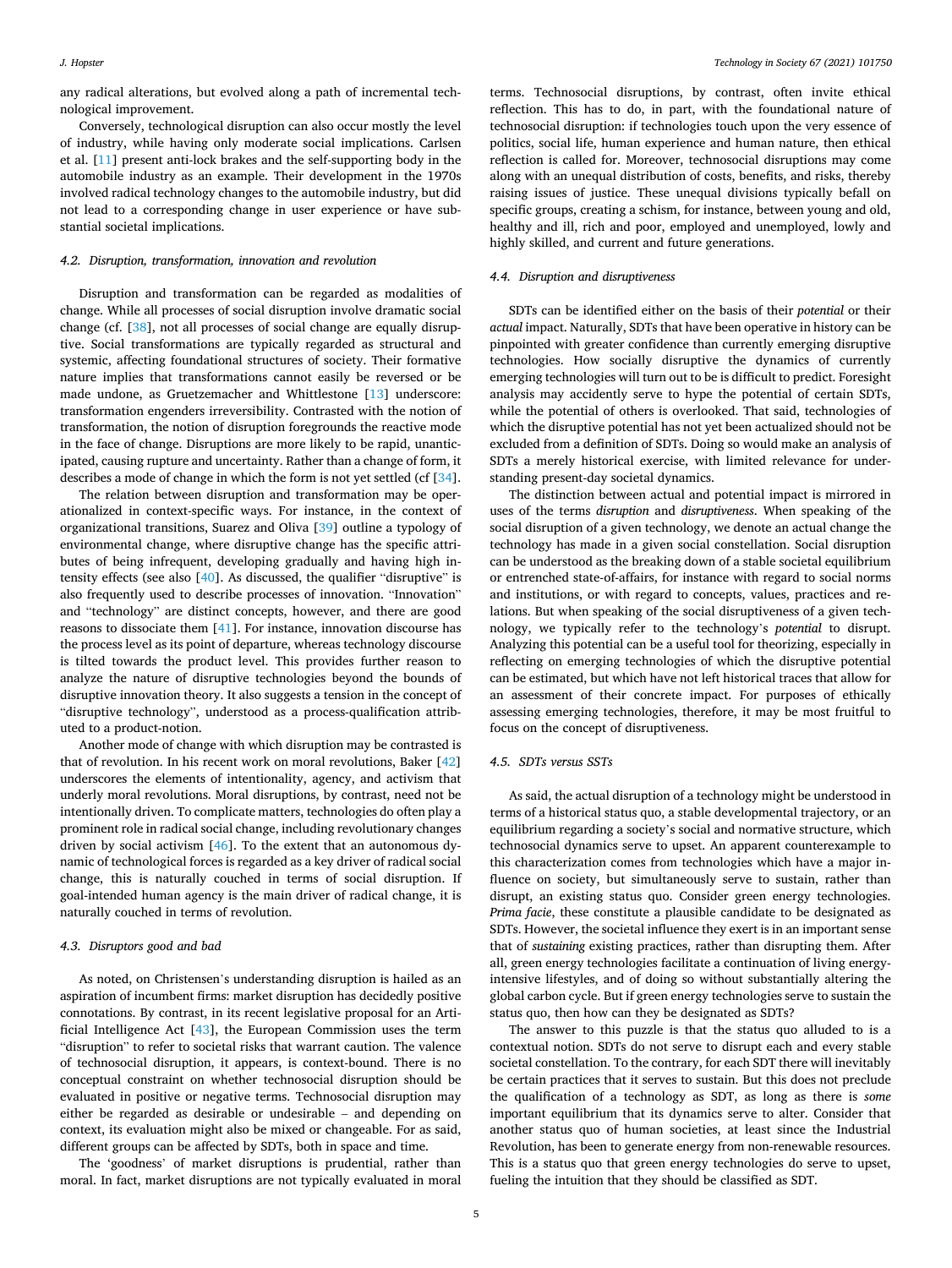#### <span id="page-5-0"></span>*J. Hopster*

This analysis foregrounds that the disruption of a technology cannot be equated with its causal influence on society. It might well be the case that a given technology has major causal influence, such that if the technology did not exist, social structures would be radically different. But if this causal influence predominantly serves to sustain existing practices, then the technology should not be regarded as disruptive. Consider wastewater treatment technology, which has not radically altered over the last century, but is very important to sustaining many contemporary social practices. In our present era, we are unlikely to regard this as an SDT, even if we heavily rely on it. Instead, since the technology consolidates a significant status quo, it is more aptly described as a *Socially Sustaining Technology* (SST).

#### **5. What grounds technosocial disruptiveness? Seven criteria**

I have covered various basic conceptual distinctions that pertain to SDTs and technosocial disruption, which clarify what makes technologies socially disruptive. My method has been to analyze and integrate extant colloquial and technical discourses on disruption, with the aim of arriving at an understanding of disruption that advances scholarly understanding of technology's social implications. Taking one step further in the direction of conceptual engineering, I will now distil from the foregoing analysis seven criteria that ground a technology's technosocial disruptiveness, with the aim of generating a quasi-technical concept of "SDTs".

As a preliminary, let me outline how these criteria should be understood. First, it should be acknowledged that social disruptiveness is not an all or nothing affair. Some technologies are more socially disruptive than others. The seven criteria outlined below do not constitute a set of necessary conditions, but a set of contributing factors: not *all* of them have to be fulfilled for a technology to be classified as an SDT, though *some* certainly do. Secondly, different technologies can be disruptive in different ways. Accordingly, the criteria on which a given SDT scores particularly high may differ per technology. The more criteria are fulfilled, and the higher the degree to which they are, the more disruptive we may take a technology to be. Thirdly, not all criteria outlined below may be equally important. For instance, depth of impacts (a) is undoubtedly a core criterion of SDTs; reversibility (f) is arguably a subsidiary, or derivative, criterion. Yet, in other respects the respective contribution of a-g to a technology's disruptiveness is still up for debate. Fourthly, the set of criteria outlined below is not meant to be comprehensive. There may be further criteria relevant to designating a technology as socially disruptive, and outlining them will be an important task for future work on SDTs. What the set below does aspire to capture are some of the core criteria that *paradigm SDTs* should satisfy.

#### *5.1. Depth of impacts*

Depth of impacts denotes the extent to which SDTs affect deeply held beliefs, values, social norms, and basic human capacities. Paradigmatic SDTs challenge basic categories and concepts of thought, such the distinction between virtual and real, natural and artificial, or dead and alive. They affect basic human practices, fundamental concepts, ontological distinctions, and go to the heart of our human selfunderstanding. For instance, AI challenges notions like agency, responsibility, intelligence, and reasoning, which have long been believed to be uniquely human. Genome editing raises foundational questions about human enhancement, human finitude, species boundaries, hybridization and (de-)extinction. Robotics puts pressure on views about basic moral and legal status. All of these are instances of "deep disruption", whereby fundamental values and previously held certainties are challenged.

Deep disruptions may be contrasted with disruptions whose implications only scratch the surface of entrenched social structures, or do not affect basic concepts. Consider the floppy disk, which was hailed as a paradigm disruptive innovation by Bower and Christensen [[21\]](#page-7-0). While

floppy disks have certainly proved disruptive to industry and consumers, they did not challenge fundamental concepts, or overturn basic practices of social interaction, nor did they alter the nature of work, or affect political structures.

## *5.2. Range of impacts*

The social impact of technologies can be more or less extensive. Some technologies are very disruptive in a given domain (e.g. the domain of politics, medicine, or the military), but do not seem to have substantial impact beyond that domain. They are, with Schuelke-Leech's [[3](#page-6-0)] term, first-order disruptions. For instance, exoskeleton technologies may serve to strengthen the endurance and fighting capabilities of soldiers and could have a disruptive impact on the way that military operations are organized. However, at least at present, the promise of using exoskeletons in non-military settings is less obvious; plausibly, the impact of this emerging technology will be restricted to the military domain. By contrast, blockchain is an emerging technology of which the anticipated impacts range across several domains, including finance, government administration and industrial production. Hence, blockchain has clear potential to be second-order disruptive. The variety of domains affected counts towards the disruptiveness of a technology: the more ubiquitous its domains of impact, the more disruptive we may take a technology to be.

#### *5.3. Valence of impacts*

What matters for the disruptiveness of technologies, too, is the valence ascribed to their impacts. Paradigmatic SDTs compromise a state-of-affairs that is regarded as significant, because it touches upon matters that are valued in society. Indeed, paradigmatic SDTs affect key determinants of the quality of society, nature, and human life. Consider the artificial womb, with its potential to disrupt existing family structures and gender roles. These phenomena are dear to many people; their disruption is likely to provoke strong sentiments and to be regarded as either very good or very bad. By contrast, innovations in battery technology are unlikely to provoke similarly strong sentiments, even if batteries are omnipresent in technical artifacts and their improvement constitutes a major innovation, as seen through the lens of R&D. The intensity of the affective disturbance provoked by a given technosocial disruption might be taken as a measure of disruptiveness.

#### *5.4. Ethical salience of impacts*

Paradigmatic SDTs do not only trigger strong emotional responses, but also have impacts that are morally significant. They raise ethical dilemmas, create value conflicts, provoke moral confusion and uncertainty, and bring issues to the fore that current systems of ethics are not well equipped to handle. To name just a few examples, genome editing provokes heated moral debates over human enhancement. Big data analytics raises issues of privacy that challenge current legal and moral frameworks. The algorithmic bias produced by AI systems is widely regarded as a cause for ethical concern. Sex robots create moral confusion regarding the moral permissibility of sexual practices involving them. In each of these cases SDTs foreground unresolved ethical issues. The amount of ethical reflection an emerging technology invites can be regarded as an indicator of the technology's disruptiveness.

While all technologies that are described as "disruptive" are likely to be associated with *some* ethical issues, these issues may be more or less pronounced. Consider single serve plastic coffee capsules, which disrupted the coffee market in the 1990s. This technology had effects on the labor market and on plastic waste production, which are related to social and ethical values such as well-being and sustainability. That said, the ease of preparing coffee is not a strong determinant of the quality of society. The ethical component of disruptions provoked by paradigmatic SDTs is much more salient.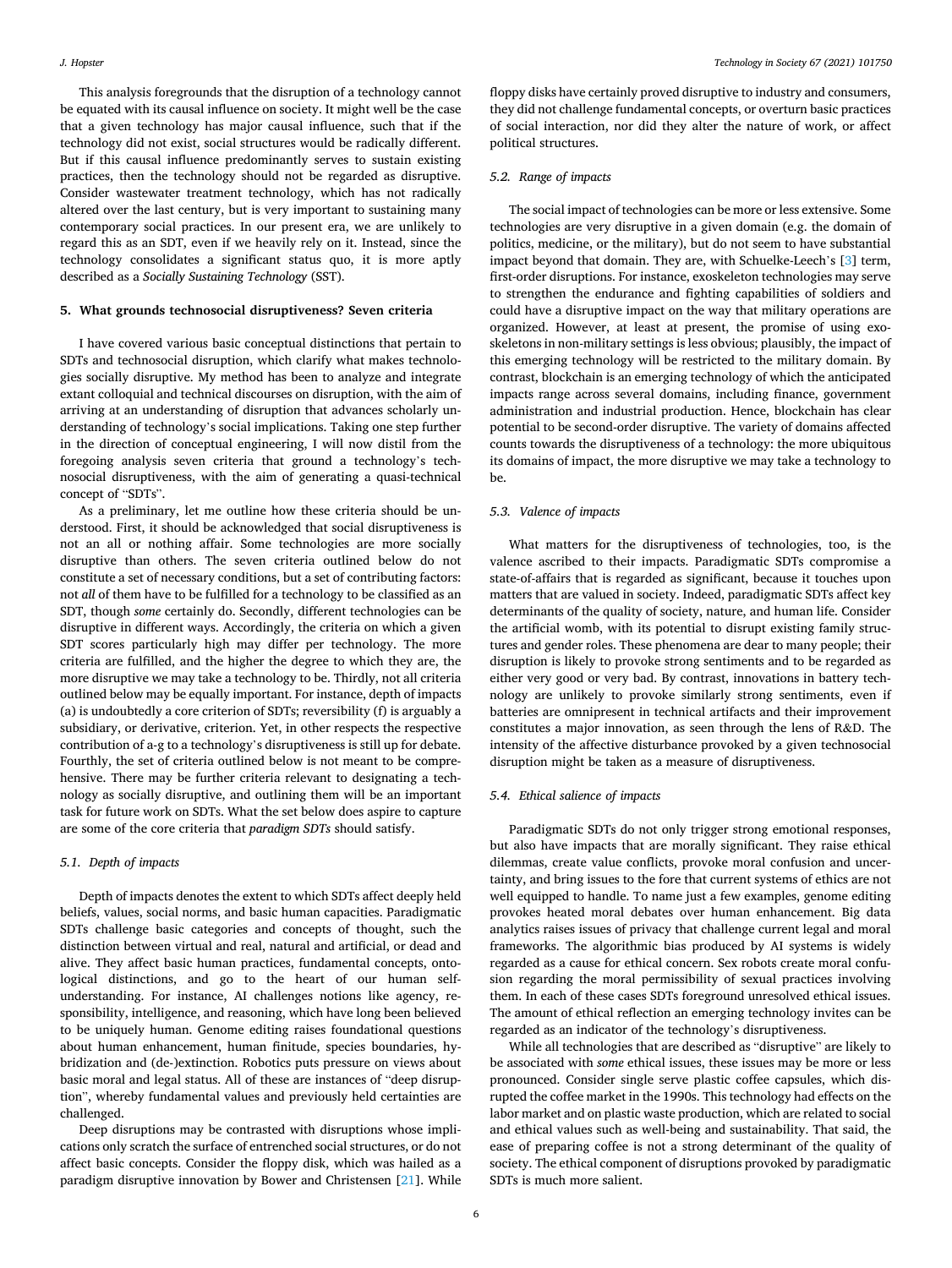#### <span id="page-6-0"></span>*5.5. Extent of uncertainty*

The impacts of SDTs are typically sudden, surprising, and difficult to anticipate. New technologies get entangled with sociohistorical trends and recombine with other emerging technologies, mutually transforming each other in the ensuing process. The uncertainty engendered by the lack of foreseeability of this process adds to the technology's disruptiveness. Generally speaking, the more difficult it is to anticipate its ensuing technosocial dynamics, the more disruptive we may take a technology to be. Moreover, apart from predictive uncertainty, SDTs also provoke other kinds of uncertainty, such as conceptual ambiguity and contestation, moral confusion, and moral disagreement [[33,34](#page-7-0)]. These species of moral uncertainty, too, are characteristic of technosocial disruption. Deep disruptions destabilize social, institutional, and moral practices. They take away our epistemic and moral bearings – and the greater the extent they do so, the more disruptive we may take them to be. Furthermore, contrary to paradigmatic moral revolutions [[42\]](#page-7-0), moral disruptions may not be intentionally driven. They are likely to be associated with greater uncertainty, and specific efforts at sense-making and settling into new routines, while engaging with new social practices.

#### *5.6. Pace of change*

A defining aspect of disruption as a mode of change is its pace. Technologies may serve to inhibit, or to accelerate social change. SDTs are on the side of acceleration: disruptions typically occur rapidly. This accords with common usage: disruptions are often regarded as the counterpart of gradual change. For instance, Boucher et al. [\[12](#page-7-0)] describe disruption as "a specific form of change which occurs relatively quickly or dramatically." In this respect, disruptive change can be partly opposed to transformative change, which also subsumes incremental, slow-moving processes. While transformation foregrounds the structural nature of change, disruption foregrounds its speediness, suddenness, and disorderliness. Conceptually, the more rapidly the technosocial change it engenders occurs, the more disruptive an SDT may be taken to be.

## *5.7. Reversibility of impacts*

A final determinant of social disruptiveness is the reversibility of impacts: the more irreversible and permanent the impacts of SDTs, the more disruptive they may be taken to be. Conceptually, irreversibility has an even stronger link with the notion of transformation. Indeed, in their recent work on Transformative AI (TAI), Gruetzemacher and Whittlestone [\[13](#page-7-0)] argue that irreversibility is the hallmark of transformative change, and characterize transformation as the practically irreversible change in trajectories of human life and progress. Yet paradigmatic technosocial disruptions, too, are associated with changes that cannot be easily made undone. Think of "deep disruptions" regarding our human nature, which transform fundamental modes of human sensemaking and being-in-the-world. Or think of technologies – such as solar radiation management – that hold to promise to drastically alter our planetary environment in ways that cannot easily be made undone, and have the potential to alter the trajectory of human civilization for centuries to come. Irreversibility has ethical significance: the extent to which impacts are reversible is an important determinant of their ethical evaluation. Accordingly, irreversible changes will be typically regarded as more ethically salient (d).

A-g are interlocking criteria: they constitute different facets that can be integrated in the complex concept of "SDT". Highlighting these criteria serves to illuminate how this concept differs from "disruption" as it has been understood in earlier discourses. Furthermore, it helps to understand why disentangling these concepts is important for future scholarship. Disruption is high on the agenda of policymakers (e.g. [\[43](#page-7-0)], whose cautionary approach with attempts at regulation clearly differs from how disruptive innovators approach the phenomenon.

Furthermore, it is high on the agenda of ethicists, especially those with an interest in emerging technologies. As Floridi and Strait [\[44](#page-7-0)]: 79) note, periods of disruption pertain to "rapid changes in both the technology's development and uncertainty from society about how a technology or artefact should be used. This is the period of time when interpretive flexibility, or the capability of relevant social groups to impart different meanings, expectations, and uses of a technological artefact, is at its highest." Such uncertainty and flexibility poses a challenge to ethical foresight methodologies. To improve these ethical methods, thoroughgoing engagement with technology's disruptiveness, understood in terms of the conceptual framework outlined here, is called for.

#### **6. Conclusion**

Combining the criteria (a-g) we may characterize archetypical SDTs as technologies that have deep, important, ethically salient and wideranging impacts, that occur rapidly, provoke uncertainty and cannot be easily reversed. Several technologies that have historically become entrenched in society, such as the printing press, electric lighting and the internet fit these criteria to a substantial degree and may therefore be justifiably typified as historical SDTs. But as noted, SDTs can also be identified on the basis of their potential. For several currently emerging technologies, such as AI, machine learning, CRISPR-Cas9, the artificial womb and various others, a good case can be made that they satisfy the abovementioned criteria to a substantial degree and can thus be justifiably regarded as emerging SDTs.

The present article has made first steps towards articulating a conceptual framework that can be used to further analyze SDTs and reflect on the nature of technosocial disruption. It has done so by relating SDTs to the existing framework of disruption advanced by disruptive innovation theory, and subsequently by clarifying several of the features and conceptual intricacies of the broader notion of "technosocial disruption", such as the differences between the concepts of "disruption", "deep disruption" "transformation", "disruptor", "disruptee", and "disruptiveness". Of course, this is merely conceptual groundwork; the philosophical and ethical meat on the bones must come from casestudies of technosocial disruption. Such analyses hold great promise for future scholarship in the philosophy of technology.<sup>2</sup>

#### **References**

- [1] C.M. Christensen, The Innovator's Dilemma: the Revolutionary Book that Will [Change the Way You Do Business, Harvard Business School Press, Boston \(MA\),](http://refhub.elsevier.com/S0160-791X(21)00225-6/sref1)  [1997](http://refhub.elsevier.com/S0160-791X(21)00225-6/sref1).
- [2] [C.M. Christensen, Disruptive innovation, in: The Encyclopedia of Human-Computer](http://refhub.elsevier.com/S0160-791X(21)00225-6/sref2)  [Interaction, second ed., Interaction Design Foundation, 2013](http://refhub.elsevier.com/S0160-791X(21)00225-6/sref2).
- [3] B. Schuelke-Leech, A model for understanding the orders of magnitude of disruptive technologies, Technol. Forecast. Soc. Change 129 (2018) 261–274, <https://doi.org/10.1016/j.techfore.2017.09.033>.
- [4] K. Kilkki, M. Mäntylä, K. Karhu, H. Hämmäinen, H. Ailisto, A disruption framework, Technol. Forecast. Soc. Change 129 (2018) 275–284, [https://doi.org/](https://doi.org/10.1016/j.techfore.2017.09.034)  [10.1016/j.techfore.2017.09.034.](https://doi.org/10.1016/j.techfore.2017.09.034)
- [5] [C. Millar, M. Lockett, T. Ladd, Disruption: technology, innovation and society,](http://refhub.elsevier.com/S0160-791X(21)00225-6/sref5)  [Technol. Forecast. Soc. Change 129 \(2018\) 254](http://refhub.elsevier.com/S0160-791X(21)00225-6/sref5)–260.
- [6] D.A. Skog, H. Wimelius, J. Sandberg, Digital disruption, Business and Information Systems Engineering 60 (5) (2018) 431–437, [https://doi.org/10.1007/s12599-](https://doi.org/10.1007/s12599-018-0550-4)  018-0550-4
- [7] H.Y. Liu, M. Maas, J. Danaher, L. Scarcella, M. Lexer, L. Van Rompaey, Artificial intelligence and legal disruption: a new model for analysis, Law, Innovation and

<sup>2</sup> This work is part of the research programme Ethics of Socially Disruptive Technologies, which is funded through the Gravitation programme of the Dutch Ministry of Education, Culture, and Science and the Netherlands Organisation for Scientific Research under Grant number 024.004.031. I thank the ESDiT online Workshop 2020, the ESDiT F&S Colloquium 2021, the Tilburg MA seminar 2021, SPT 2021, DiTTET 2021, and the 4TU.Ethics Biannual Conference 2021 for opportunities to present this work, and thank participants for their valuable feedback. Special thanks to Julia Hermann, with whom I collaborated in outlining criteria for disruptiveness (section 5).